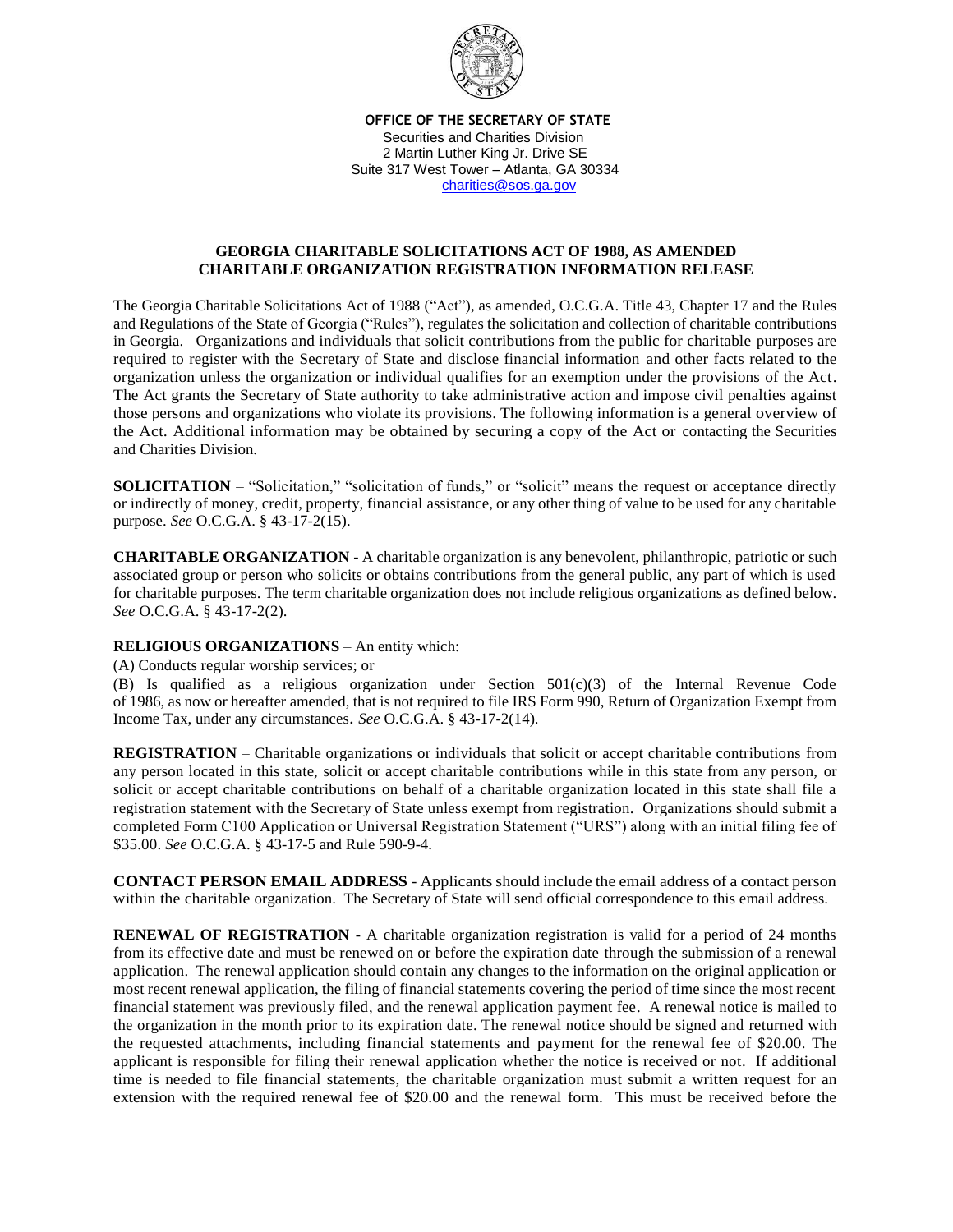expiration date. This request must specify the reason the financial statements cannot be filed and a date when such financial statements will be completed and filed. *See* O.C.G.A. § 43-17-5(b) (9).

**FINANCIAL DISCLOSURES AND RENEWALS** -If the charitable organization has received or collected any charitable contributions, the organization must attach an IRS Form 990, Form 990EZ or Georgia Form C200 filed for the previous two taxable years to the Form C100 renewal application along with financial statements that meet the proper below criteria:

- Organizations that received or collected more than \$1,000,000 in the preceding fiscal year must submit a financial statement prepared by an independent certified public accountant. The financial statement must be a certified financial statement of the charitable organization or a certified consolidated financial statement of the charitable organization and its subsidiaries;
- Organizations that received or collected more than \$500,000 but less than \$1,000,000 in the preceding fiscal year must have its financial statement reviewed by an independent certified public accountant. Such organizations must submit its financial statement accompanied by the independent certified public accountant on review report;
- Organizations that received or collected less than \$500,000 in either of its two preceding fiscal years must submit financial statements for such years. The financial statements do not have to be reviewed or certified;
- If the charitable organization is newly formed and has not received charitable contributions; a signed statement from an officer of the organization attesting to the financial status of the organization will be accepted in lieu of financial statements. *See* O.C.G.A. §§ 43-17-5(b)(4) and 43-17-5(b)(9).

**REINSTATEMENT OF REGISTRATION** - If an organization's registration expires, it must file a new Form C100 application or URS and pay the \$35.00 filing fee are required to reinstate the registration. The organization must file a completed application which includes the financial statements required for that filing period. *See* O.C.G.A. § 43-17-5.

**AMENDMENTS** - Charitable organizations must amend their registration statement to reflect any change in the initial registration statement within 30 days of the change. Form C100 is a continuous filing form and is also used for filing amendments. Only the section of the C100 that will be amended should be updated and filed with the Secretary of State. An authorized agent for the charitable organization should sign the execution page of the C100. *See* O.C.G.A. § 43-17-5(b) and Rule 590-9-4-.02.

**EXEMPTIONS** - Organizations exempt from registration under the Act include the following:

- **EDUCATIONAL** Institutions and those organizations, foundations, associations, corporations, charities, and agencies operated, supervised, or controlled by or in connection with a nonprofit educational institution, provided that those organizations are qualified under Section 501 (c)(3) of the Internal Revenue Code of 1986, as amended.
- **PROFESSIONAL ASSOCIATIONS** Professional, business and trade associations that do not solicit members or funds from the general public.
- **FRATERNAL AND SOCIAL ORGANIZATIONS** Fraternal, civic, benevolent, patriotic and social organizations when solicitations of contributions is carried on by persons without any form of compensation and solicitation is confined to their membership.
- **NAMED INDIVIDUALS** Persons requesting any contributions for the relief of any other individual who is specified by name at the time of the solicitation if all of the contributions collected, without any deductions whatsoever are turned over to the named beneficiary. If contributions exceed \$5,000.00, a written accounting of funds may be required.
- **\$25,000.00 EXEMPTION** Any charitable organization which does not have any agreement with a paid solicitor and whose total revenue from contributions has been less than \$25,000.00 for both the immediately preceding and current calendar years.
- **VOLUNTEER FIRE AND RESCUE** Any volunteer fire department or rescue service operating in